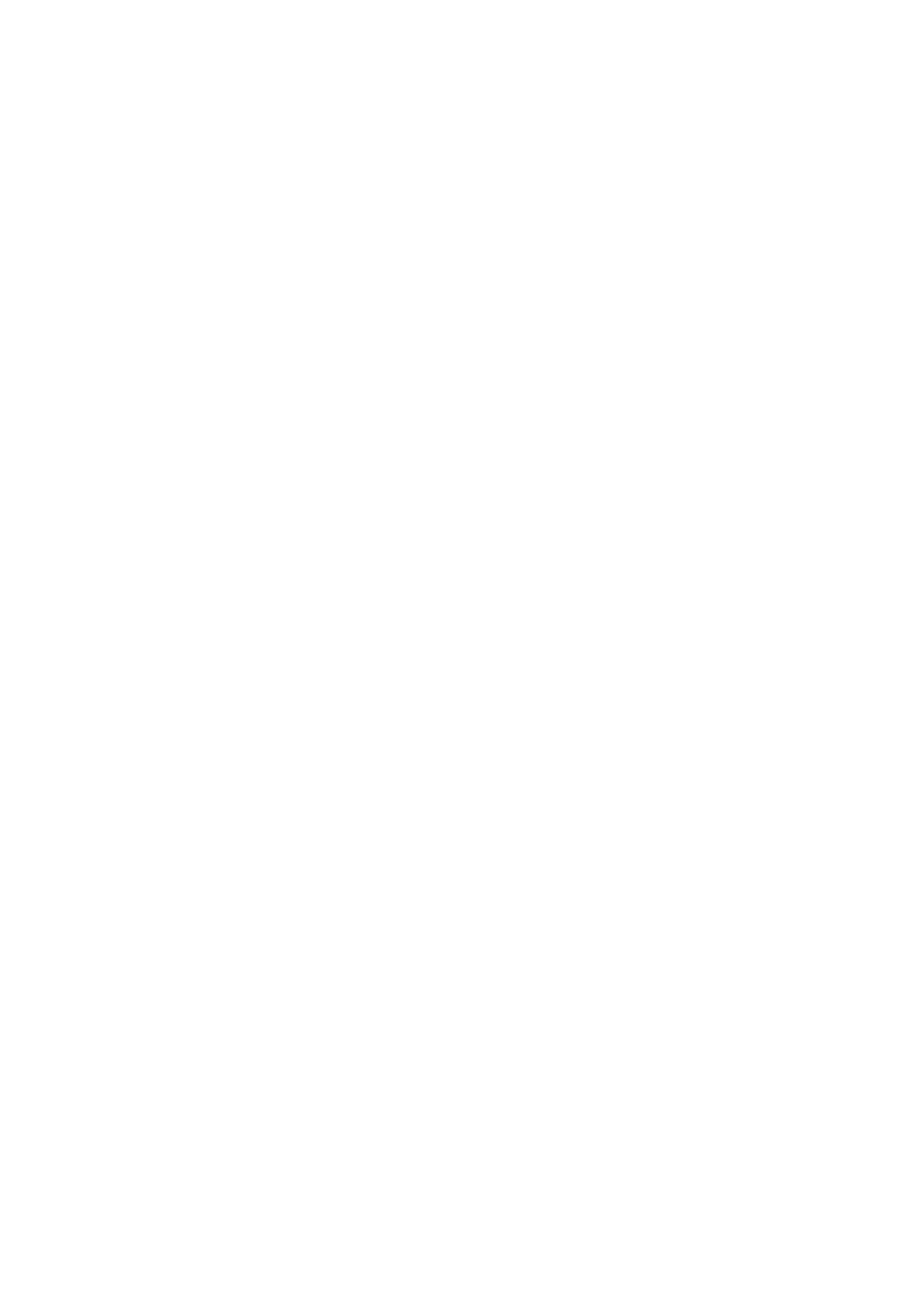*I certify that this public bill, which originated in the Legislative Assembly, has finally passed the Legislative Council and the Legislative Assembly of New South Wales.*

> *Clerk of the Legislative Assembly. Legislative Assembly, Sydney, , 2011*



New South Wales

# **Thoroughbred Racing Amendment Bill 2011**

Act No , 2011

An Act to amend the *Thoroughbred Racing Act 1996* to make further provision with respect to the membership of Racing New South Wales.

*I have examined this bill and find it to correspond in all respects with the bill as finally passed by both Houses.*

*Assistant Speaker of the Legislative Assembly.*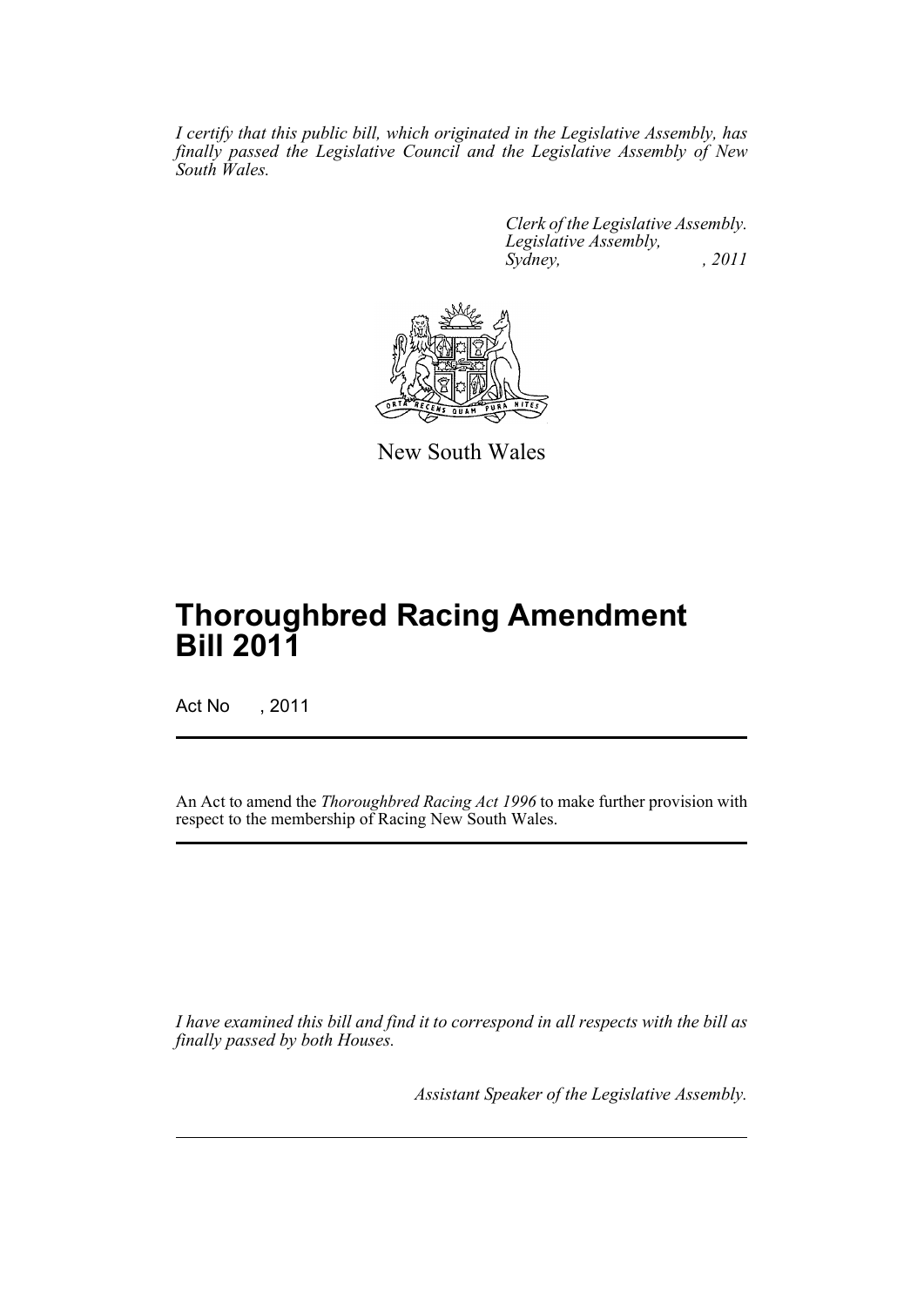# <span id="page-3-0"></span>**The Legislature of New South Wales enacts:**

### **1 Name of Act**

This Act is the *Thoroughbred Racing Amendment Act 2011*.

# <span id="page-3-1"></span>**2 Commencement**

- (1) This Act commences on a day or days to be appointed by proclamation, except as provided by subsection (2).
- (2) Schedule 1 [11] and [12] commence on the date of assent to this Act.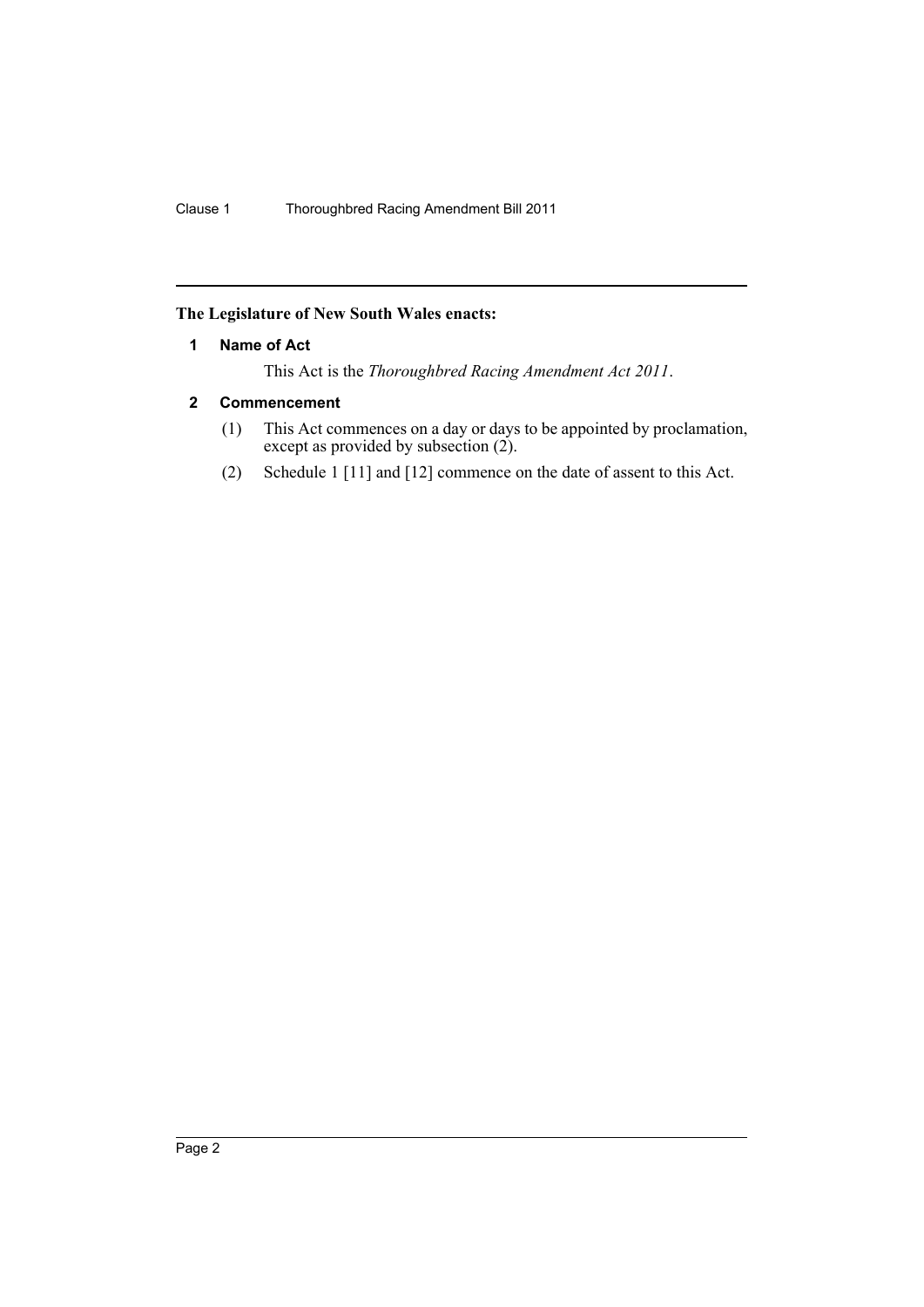Amendment of Thoroughbred Racing Act 1996 No 37 Schedule 1

# <span id="page-4-0"></span>**Schedule 1 Amendment of Thoroughbred Racing Act 1996 No 37**

#### **[1] Section 6 Membership**

Omit section 6 (1). Insert instead:

- (1) Racing NSW is to consist of the Chief Executive and 7 other members appointed by the Minister from time to time.
- (1A) The Minister is to appoint members as follows:
	- (a) except as provided by paragraph (b)—each person appointed must be selected from a recommended members list that is provided to the Minister by the Selection Panel under section 7 in relation to the vacancy or vacancies concerned,
	- (b) in the case of any casual vacancy (a vacancy in the office of an appointed member occurring other than by reason of the completion of the member's term of office)—each person appointed must be selected from a list of persons recommended for appointment to fill the vacancy or vacancies concerned that is provided to the Minister by Racing NSW.
- (1B) The number of persons listed in a list of persons recommended for appointment to fill any casual vacancy or vacancies must be more than the number of persons required to fill the vacancy or vacancies concerned.

**Note.** See section 7 (2) (c) for a comparable requirement in relation to lists provided by the Selection Panel.

# **[2] Section 6 (2) (a) and (b)**

Omit the paragraphs. Insert instead:

- (a) is currently, or during the previous 12 months has been, an employee of a race club, racing association or eligible industry body, or
- (b) is currently, or during the previous 12 months has been, a member of the governing body of a race club, racing association or eligible industry body, or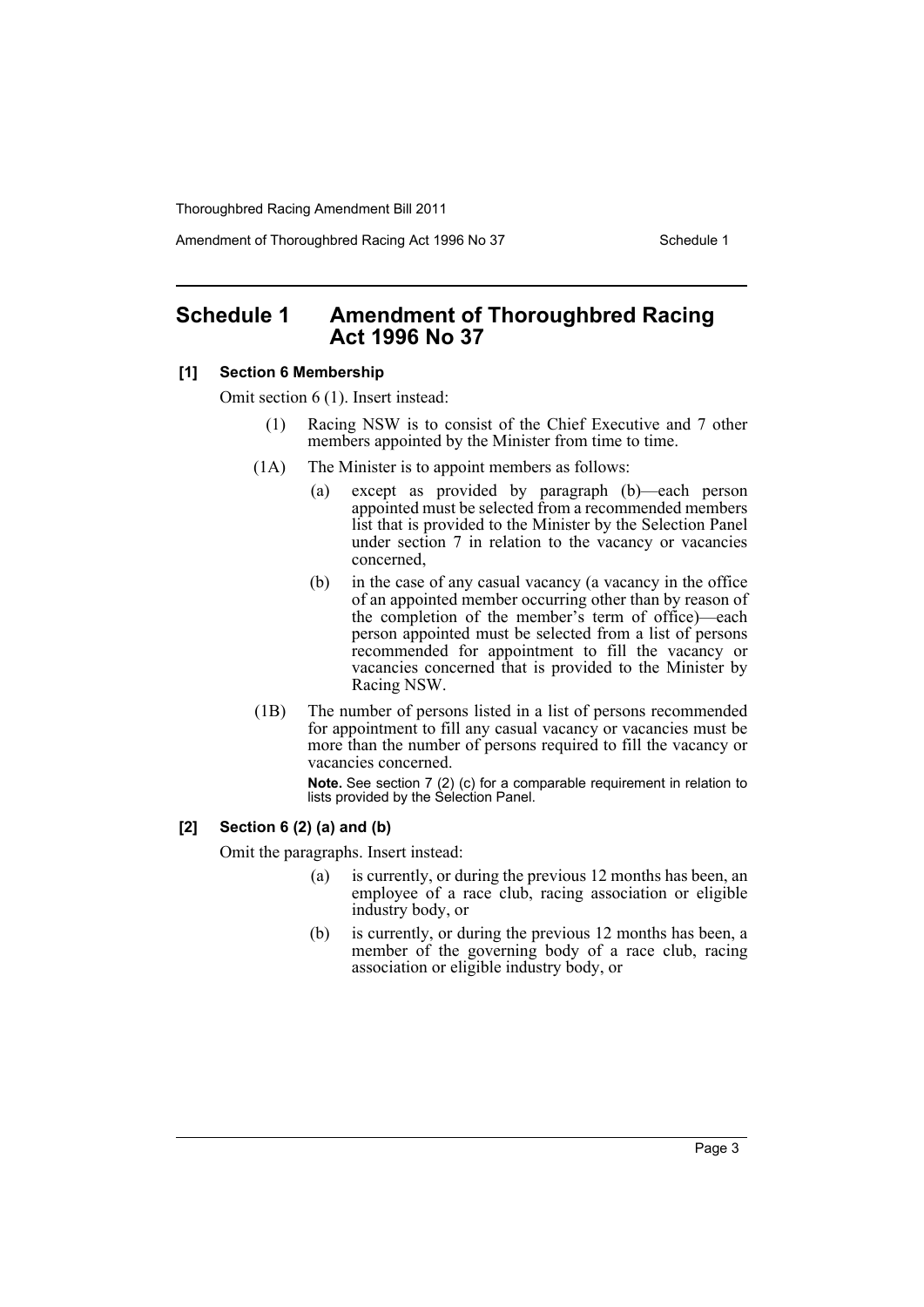Schedule 1 Amendment of Thoroughbred Racing Act 1996 No 37

#### **[3] Section 7**

Omit the section. Insert instead:

- **7 Selection Panel**
	- (1) The Minister is to establish a Selection Panel:
		- (a) to prepare and provide to the Minister a list of persons recommended for appointment as members of Racing NSW when any vacancies arise (a *recommended members list*), and
		- (b) to prepare and provide to the Minister a list of persons recommended for appointment as the Chairperson or Deputy Chairperson of Racing NSW when any vacancies arise, and
		- (c) to recommend the terms of office for persons included in any such list.
	- (2) A list provided to the Minister under this section:
		- (a) must list the persons recommended for appointment and recommend terms of office for the persons listed, and
		- (b) may list persons as being recommended for appointment both as members of Racing NSW and as the Chairperson or Deputy Chairperson of Racing NSW, and
		- (c) must list more persons than the number of persons required to fill the vacancy or vacancies concerned.
	- (3) The Selection Panel must not include a person in a recommended members list unless the Panel is satisfied that the person has experience in a senior administrative role or experience at a senior level in one or more of the fields of business, finance, law, marketing, technology, commerce, regulatory administration or regulatory enforcement.
	- (4) Before including a person in a recommended members list, the Selection Panel must conduct a probity check of the person (with the level of scrutiny as determined by the Minister). The Minister is to appoint a Probity Adviser to assist the Selection Panel to conduct probity checks.
	- (5) The Selection Panel is to choose between candidates for inclusion in a list to be provided under this section on the basis of merit, with merit to be determined on the basis of a candidate's abilities, qualifications, experience and personal qualities that are relevant to the performance of the duties of membership of Racing NSW or the duties of the Chairperson or Deputy Chairperson (as the case requires).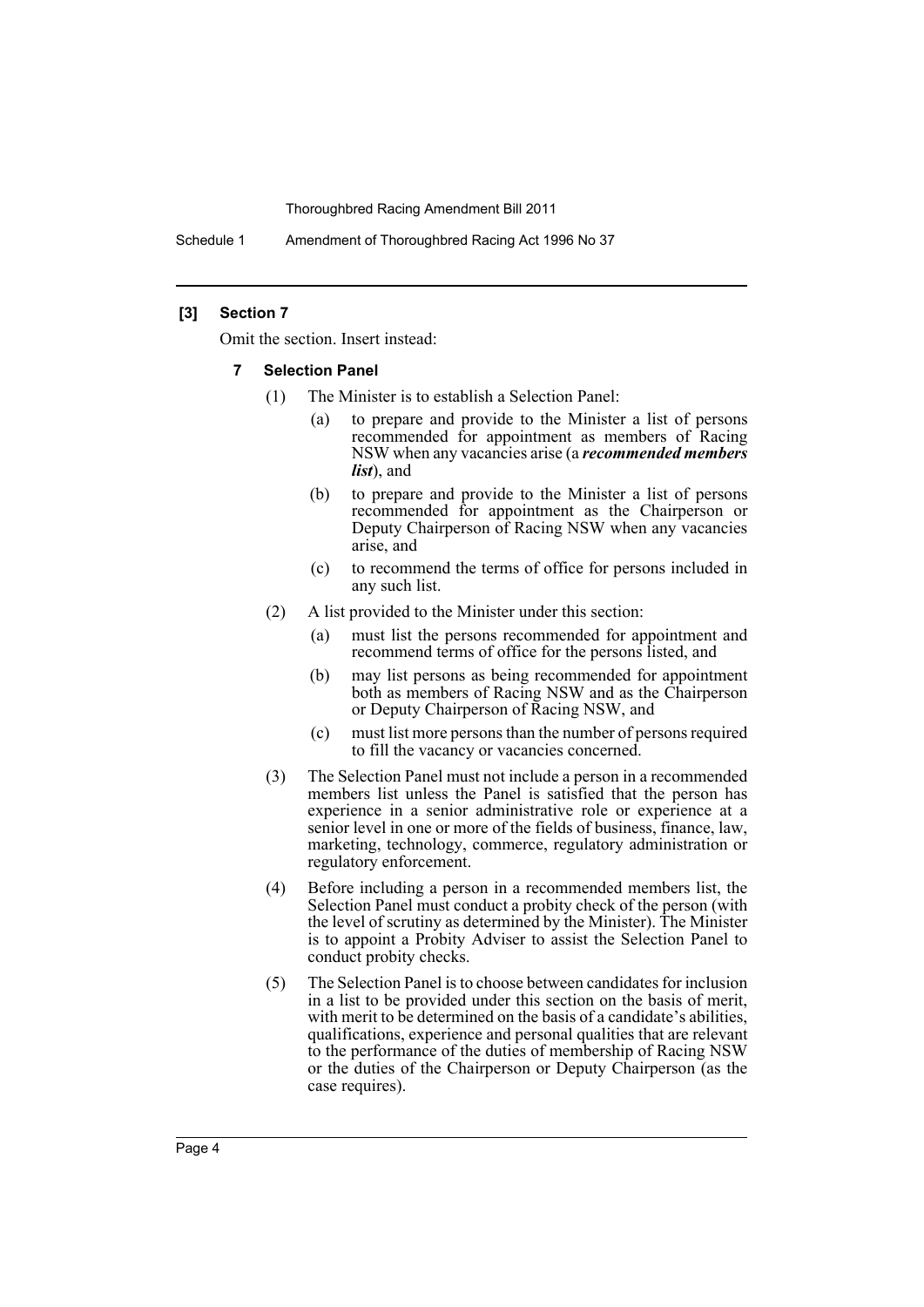Amendment of Thoroughbred Racing Act 1996 No 37 Schedule 1

- (6) The Selection Panel must not include a person in a recommended members list if the Panel is satisfied that the person has a direct or indirect pecuniary interest in any matter that gives rise (or is likely to give rise) to a conflict of interest of a nature that is incompatible with membership of Racing NSW.
- (7) The term of office for which the Minister may appoint a person selected from a list provided under this section may (but need not) be the term of office recommended by the Selection Panel.

### **[4] Section 8 Term of office of members**

Omit "recommended by the Selection Panel under section 7" from section  $8(1)$ .

#### **[5] Section 9 Review of appointments process**

Omit the section.

### **[6] Section 15 Vacation of office**

Insert "or  $(3)$ " after "subsection  $(2)$ " in section 15  $(1)$  (f).

# **[7] Section 15 (3) and (4)**

Insert after section 15 (2):

- (3) The Minister may also remove an appointed member from office if the Minister is satisfied that the member has:
	- (a) contravened section 21 (Disclosure of pecuniary interests by members), or
	- (b) a direct or indirect pecuniary interest in any matter that gives rise (or is likely to give rise) to a conflict of interest of a nature that is incompatible with continued membership of Racing NSW.
- (4) The Minister may not remove a member from office under subsection (3) unless the Minister has first given the member an opportunity to show cause why the member should not be removed from office.

## **[8] Section 16**

Omit the section. Insert instead:

#### **16 Chairperson and Deputy Chairperson of Racing NSW**

(1) The Minister is to appoint one of the appointed members of Racing NSW as the Chairperson of Racing NSW and another appointed member as the Deputy Chairperson of Racing NSW.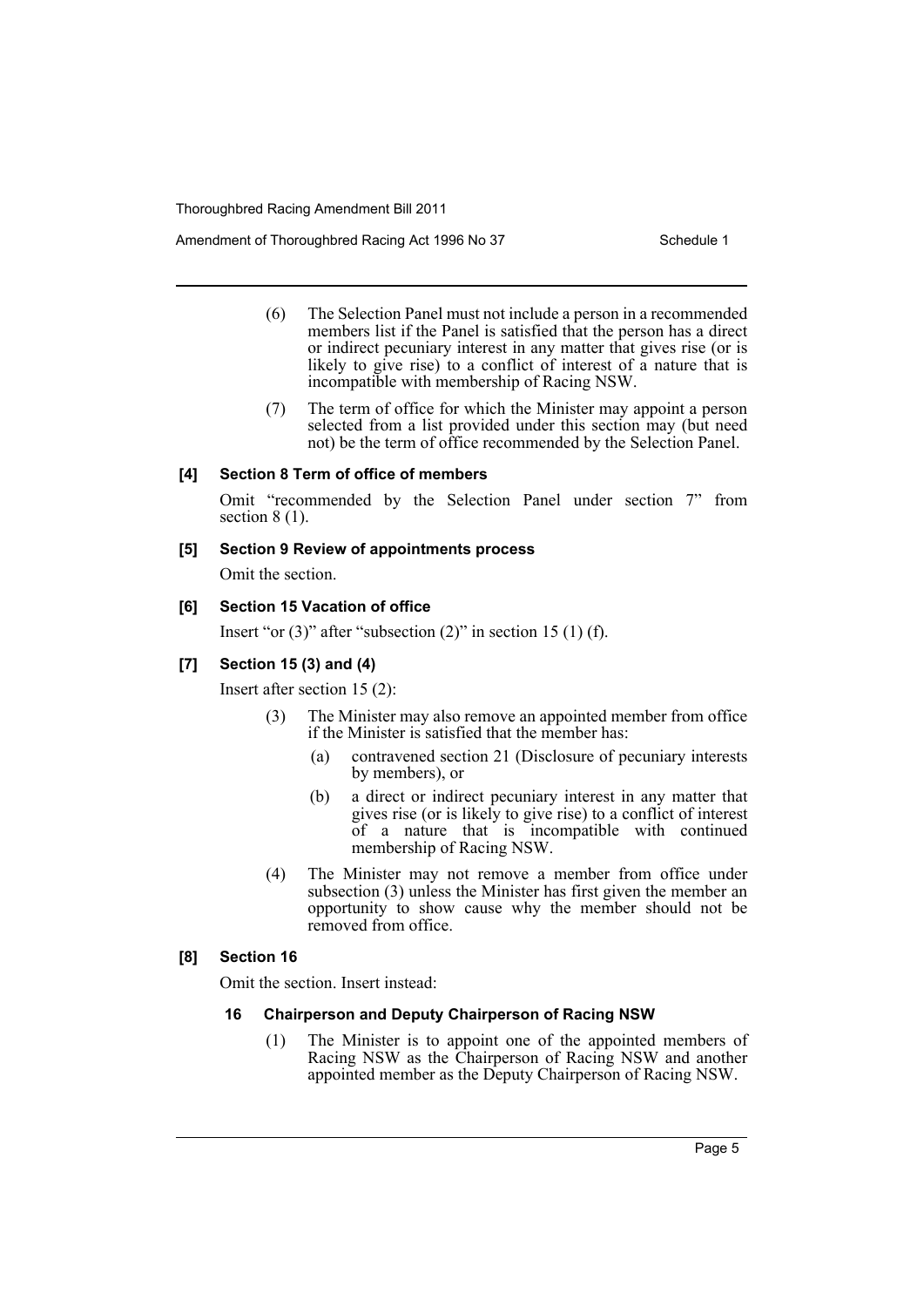Schedule 1 Amendment of Thoroughbred Racing Act 1996 No 37

- (2) The Minister must select persons for appointment as the Chairperson or Deputy Chairperson to a vacancy in any of those offices from a list of persons recommended for appointment as such that is provided to the Minister by the Selection Panel under section 7 in relation to the vacancy concerned.
- (3) The appointment of a person as the Chairperson or Deputy Chairperson may be made by the relevant instrument of appointment of the person as an appointed member or by another instrument executed by the Minister.
- (4) The Chairperson or Deputy Chairperson is to be appointed to hold office (subject to this Act) for a period of up to 4 years, unless the Chairperson or Deputy Chairperson sooner vacates office as such.
- (5) The Minister may remove a person from office as the Chairperson or Deputy Chairperson at any time.
- (6) A person ceases to hold office as Chairperson or Deputy Chairperson if he or she:
	- (a) resigns the office by instrument in writing addressed to the Minister, or
	- (b) is removed from that office by the Minister, or
	- (c) ceases to hold office as a member of Racing NSW.
- (7) The Chairperson or Deputy Chairperson does not cease to be a member of Racing NSW merely because he or she ceases to be Chairperson or Deputy Chairperson.

#### **[9] Section 21 Disclosure of pecuniary interests by members**

Omit "must not, unless Racing NSW otherwise determines" from section 21 (4).

Insert "must not".

# **[10] Section 21 (5)**

Omit the subsection.

# **[11] Schedule 1 Savings and transitional provisions**

Insert at the end of clause 3 (1):

*Thoroughbred Racing Amendment Act 2011*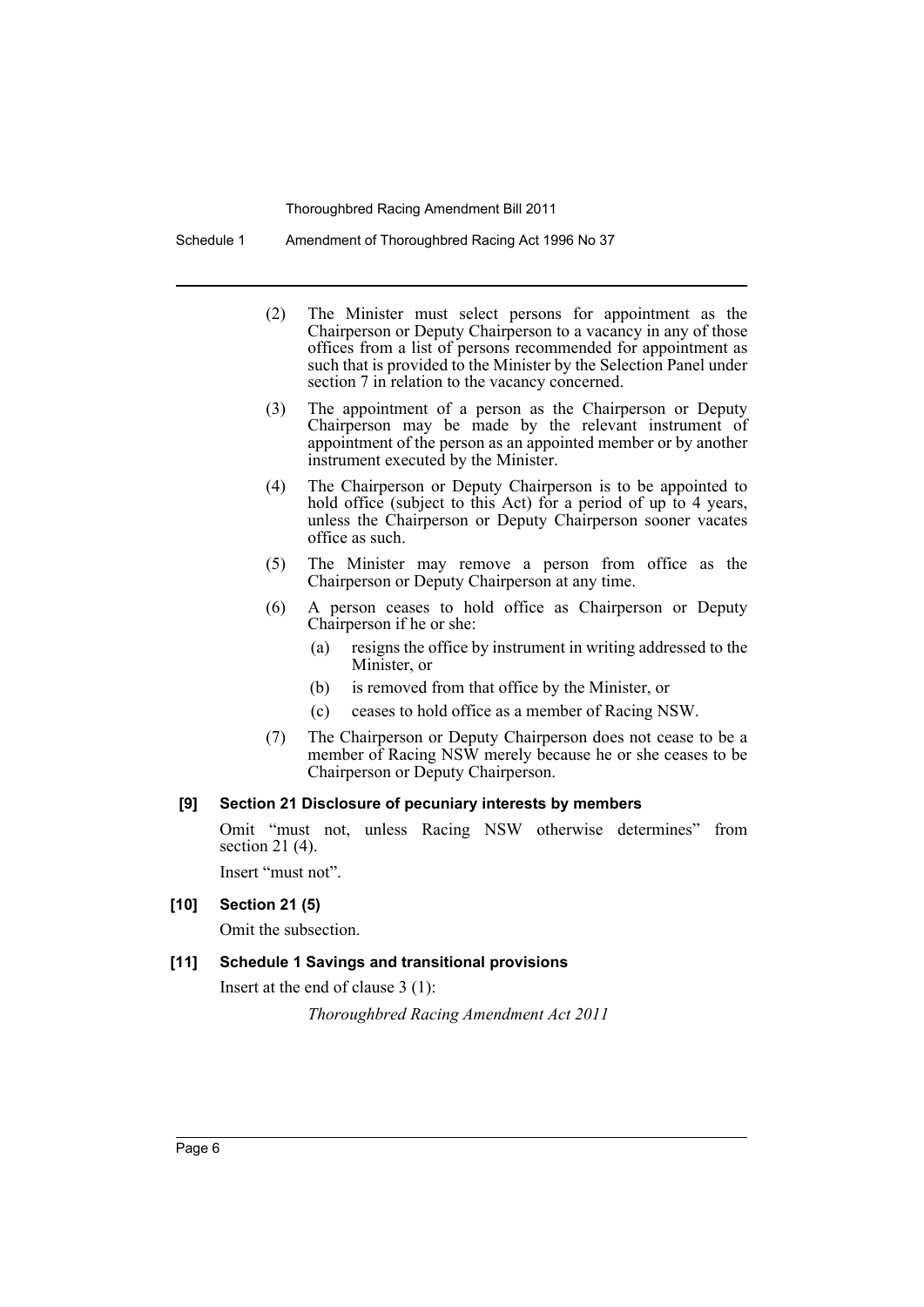Amendment of Thoroughbred Racing Act 1996 No 37 Schedule 1

# **[12] Schedule 1, Part 11**

Insert after Part 10:

# **Part 11 Provisions consequent on enactment of Thoroughbred Racing Amendment Act 2011**

#### **43 Definitions**

In this Part:

*amending Act* means the *Thoroughbred Racing Amendment Act 2011*.

*introduction day* means the day on which the Bill for the amending Act was first introduced into Parliament.

*new Chairperson* of Racing NSW—see clause 44 (1).

*new Deputy Chairperson* of Racing NSW—see clause 44 (1).

*new members* of Racing NSW—see clause 44 (1).

*reconstitution day* means the day on which Schedule 1 [1] to the amending Act commences.

#### **44 Transitional arrangements for appointment of new membership of Racing NSW**

- (1) For the purpose of facilitating the appointment of the members of Racing NSW in accordance with section 6 as amended by the amending Act (the *new members* of Racing NSW) and the appointment of a Chairperson and Deputy Chairperson in accordance with section 16 as substituted by the amending Act (the *new Chairperson* and *new Deputy Chairperson* of Racing NSW) with effect from the reconstitution day:
	- (a) the Selection Panel provided for by section 7 (as substituted by the amending Act) may be established, and any function of the Selection Panel may be exercised, before the reconstitution day as if the whole of the amending Act had commenced on the date of assent to that Act, and
	- (b) the Minister may appoint a Probity Adviser under section 7 (as substituted by the amending Act), and any function of the Probity Adviser may be exercised, before the reconstitution day as if the whole of the amending Act had commenced on the date of assent to that Act, and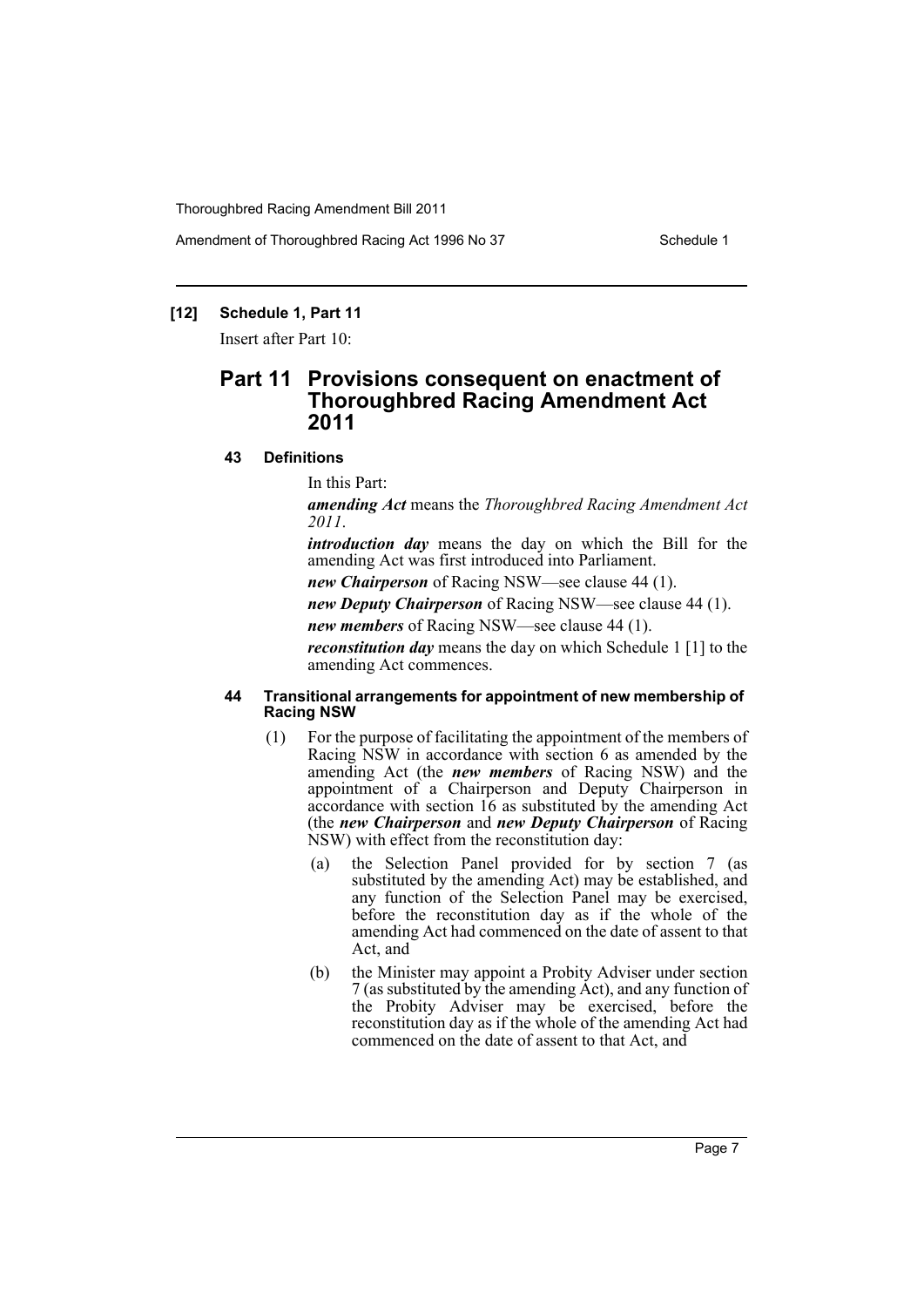Schedule 1 Amendment of Thoroughbred Racing Act 1996 No 37

- (c) the Minister may, pursuant to a list provided to the Minister before the reconstitution day, appoint the new members of Racing NSW and the new Chairperson and new Deputy Chairperson of Racing NSW before the reconstitution day, with the appointments to take effect on that day.
- (2) As soon as practicable after the commencement of this clause, the Minister is to establish the Selection Panel for the purpose of providing to the Minister a list of persons recommended for appointment as the new members of Racing NSW and the new Chairperson and new Deputy Chairperson of Racing NSW, as provided by this clause, and recommending their terms of office.

#### **45 Former members, Chairperson and Deputy Chairperson of Racing NSW**

- (1) On the reconstitution day:
	- (a) each person holding office as an appointed member of Racing NSW immediately before that day ceases to hold that office, and
	- (b) each person holding office as the Chairperson or Deputy Chairperson of Racing NSW immediately before that day ceases to hold that office.
- (2) Any person who ceases to hold an office by operation of this clause:
	- (a) is not entitled to any remuneration or compensation because of loss of that office, and
	- (b) is eligible (if otherwise qualified and subject to sections 6 and 16 as amended or substituted by the amending Act) to be appointed as a new member of Racing NSW and, if so appointed, also to be appointed as the new Chairperson or new Deputy Chairperson of Racing NSW.
- (3) Neither this clause nor any amendment made by the amending Act to section 6 or 16 affects:
	- (a) the continuity of existence of Racing NSW as a body corporate established by this Act, or
	- (b) the continuity of operation of any decision made or other action taken by the members (or the Chairperson or Deputy Chairperson) of Racing NSW before ceasing to hold office under this clause, or
	- (c) the continuity of employment of the Chief Executive and other members of staff of Racing NSW.